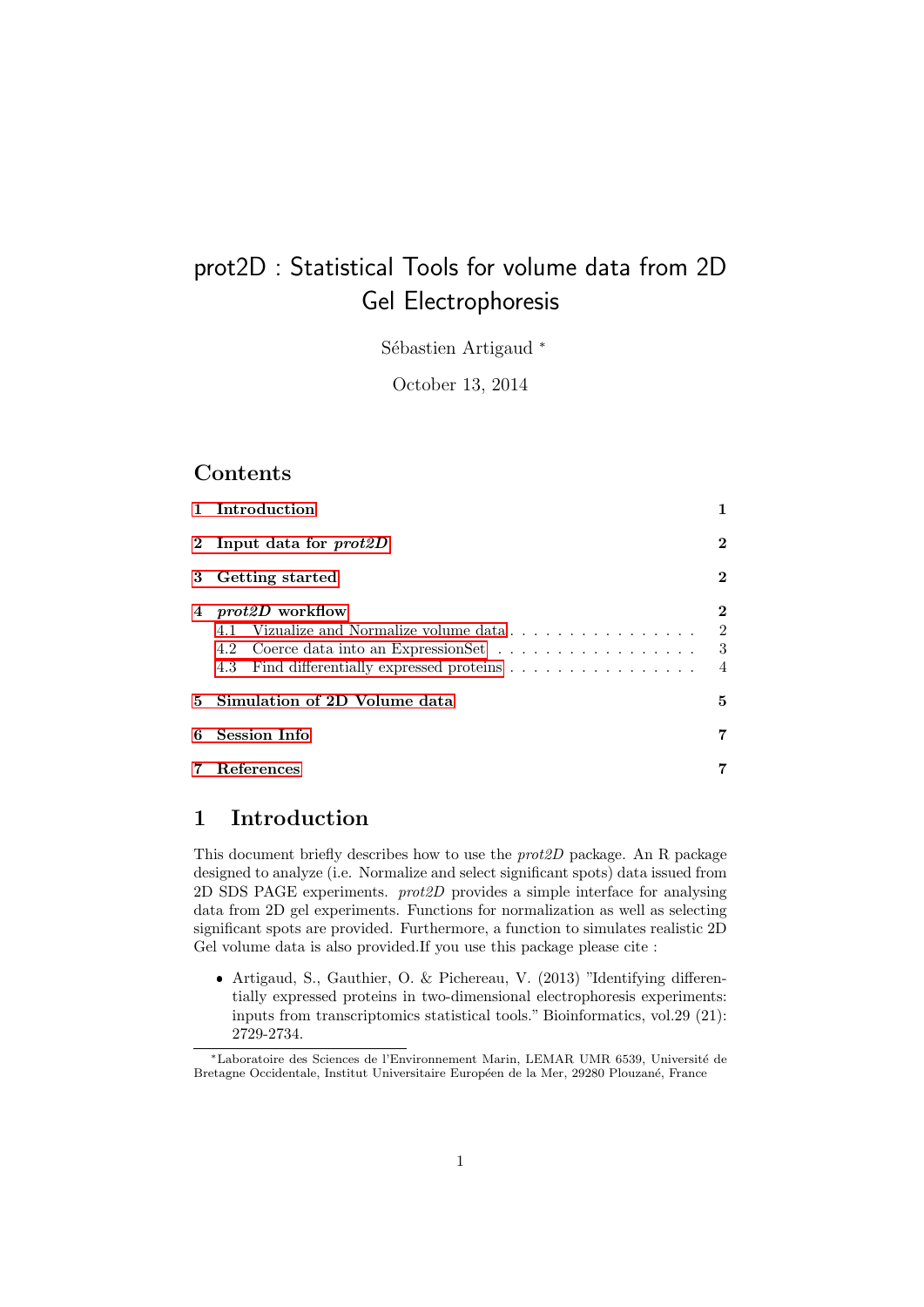Table 1: Example of input data for prot2D with 3 replicates gels in each condition

|                                    | Replicates Condition 1   Replicates Condition 2 |                                                   |                                                                                           |            |                                  |  |
|------------------------------------|-------------------------------------------------|---------------------------------------------------|-------------------------------------------------------------------------------------------|------------|----------------------------------|--|
|                                    |                                                 |                                                   |                                                                                           |            |                                  |  |
|                                    |                                                 |                                                   | $Spot_1 \mid X_{1,1} \mid X_{2,1} \mid X_{3,1} \mid X_{1',1} \mid X_{2',1} \mid X_{3',1}$ |            |                                  |  |
| $Spot_2 \mid X_{1,2} \mid X_{2,2}$ |                                                 |                                                   | $X_{3,2}$                                                                                 | $X_{1',2}$ | $X_{2',2}$ $X_{3',2}$            |  |
|                                    |                                                 | $Spot_i \mid X_{1,i} \quad X_{2,i} \quad X_{3,i}$ |                                                                                           |            | $X_{1',i}$ $X_{2',i}$ $X_{3',i}$ |  |

# <span id="page-1-0"></span>2 Input data for *prot2D*

prot2D uses raw 2D volume data intensities as input, datasets must be exported from specialized Image Software in the form of a dataframe of volume data  $X_{i,i}$  with gels j as columns and spots i as rows. Note that the name of columns should therefore corresponds to the names of the gels and the names of the rows to the name of the spots. The replicates for each condition should be ordered in the following columns (see Table 1). Furthermore, another dataframe is needed to describe the experiment with the names of gels as rownames and a single column giving the two level of condition for data.

# <span id="page-1-1"></span>3 Getting started

To load the prot2D package into your R envirnoment type:

#### > library(prot2D)

In this tutorial we will be using the pecten dataset obtained from a 2- DE experiment performed on proteins from the gills of Pecten maximus subjected to a temperature challenge. 766 spots were identified with 6 replicates per condition, therefore the dataset is a dataframe of 766 rows and 12 columns (for details, see Artigaud et al., 2013). pecten.fac describe the data by giving the names of the gels (as rownames) and the condition for the temperature challenge  $(15C =$  control vs  $25C$ ) in the "Condition" column, load by typing:

```
> data(pecten)
> data(pecten.fac)
```
### <span id="page-1-2"></span>4 prot2D workflow

### <span id="page-1-3"></span>4.1 Vizualize and Normalize volume data

#### Vizualization

Dudoit et al. (2002) proposed a method for the visualization of artifacts in microarray datasets, called the MA-plot, which was transposed for proteomics data as the Ratio-Intensity plot (Meunier et al., 2005; R-I plot).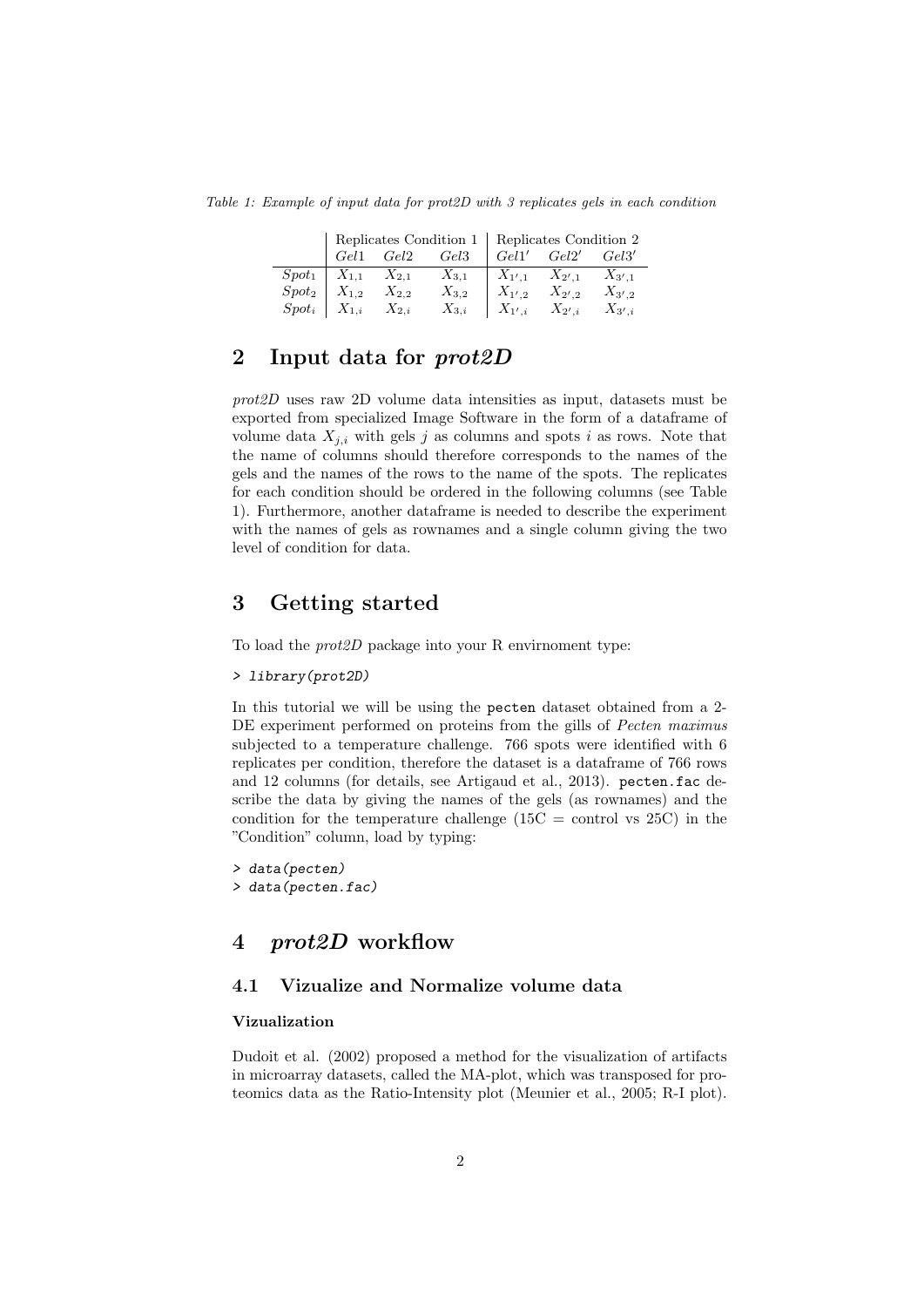It consists in plotting the intensity  $log_2$ -ratio (R) against mean  $log_{10}$  intensity (I):

$$
R = log_2 \frac{mean(V_{Cond2})}{mean(V_{Cond1})}
$$
\n<sup>(1)</sup>

The intensity (I) is the log10 of the mean of volume data in condition 2 by the mean of volume data in condition 1 :

$$
I = log_{10}(mean(V_{Cond2}) \times mean(V_{Cond1}))
$$
\n(2)

Where  $V_{Cond1}$  and  $V_{Cond2}$  are spot volumes for conditions 1 and 2, respectively. In prot2D, R-I plot can be easily displayed with RIplot:

$$
\verb|+ RIplot(pecten, n1=6, n2=6)|
$$

RIplot requires data supplied as a dataframe or a matrix as well as the number of replicates for each conditions.

#### Normalization

2D Gel Volume data must be normalized in order to remove systemic variation prior to data analysis. Two widely used methods are provided, the "Variance Stabilizing Normalization" (vsn) and the "Quantiles, Normalization". The principle of the "quantiles normalization" is to set each quantile of each column (i.e. the spots volume data of each gels) to the mean of that quantile across gels. The intention is to make all the normalized columns have the same empirical distribution. Whereas the vsn methods relies on a transformation h, of the parametric form  $h(x) = arsinh(a+bx)$  (Huber et al., 2002). The parameters of h together with those of the calibration between experiments are estimated with a robust variant of maximumlikelihood estimation. Both methods recentered the data around a zero log ratio, nevertheless for low values of intensities the vsn normalized data seems to be less efficient in order to recentered the cloud of points. Users are thus advised to use the quantiles normalization via a call to Norm.qt.

> pecten.norm <- Norm.qt(pecten, n1=6, n2=6, plot=TRUE)

>

#### <span id="page-2-0"></span>4.2 Coerce data into an ExpressionSet

Prior to analysis for finding differentially expressed proteins, data must be coerced into an ExpressionSet. This can be done easily with ES.prot, which requires a matrix of normalized volume data, the number of replicates in each condition and a dataframe giving the condition for the experiment.

> ES.p <- ES.prot(pecten.norm, n1=6, n2=6, f=pecten.fac)

The matrix of spots intensities (i.e. Volume) is log2 transformed and stored in the assayData slot of the ExpressionSet. Furthermore, the log2-ratio is computed and stored in the featureData slot.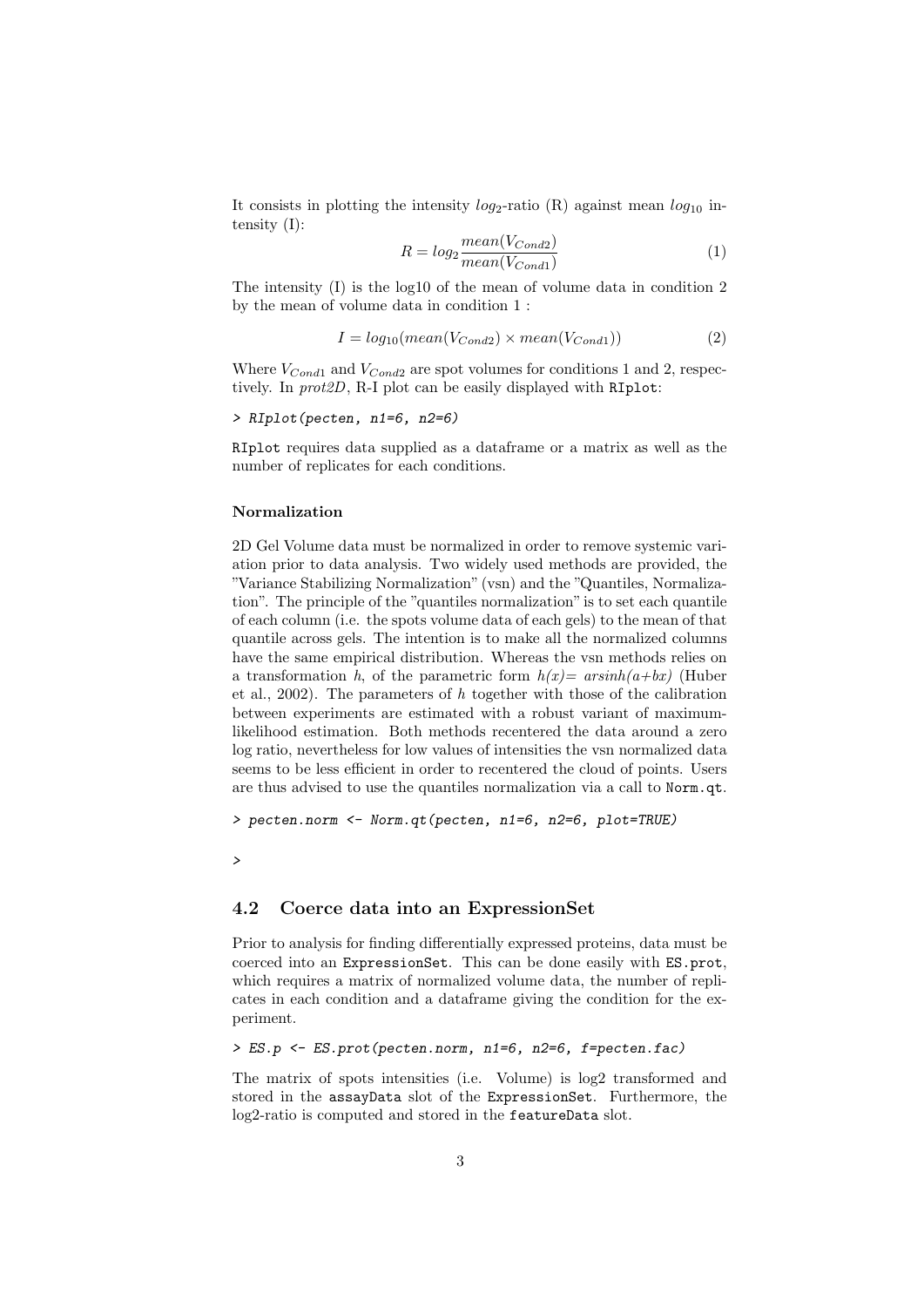

Figure 1: Ratio-Intensity plot showing Quantiles normalization

### <span id="page-3-0"></span>4.3 Find differentially expressed proteins

As described in Artigaud et al (2013) prot2D provide functions adapted from microarray analysis (from the st, samr, limma, fdrtool package). 2- DE experiments analysis require a variant of the t-statistic that is suitable for high-dimensional data and large-scale multiple testing. For this purpose, in the last few years, various test procedures have been suggested. prot2D provides:

- the classical Student's t-test (in ttest.Prot function)
- two tests especially modified for micro-array analysis : Efron's ttest (2001; efronT.Prot function) and the modified t-test used in Significance Analysis for Microarray (Tusher et al, 2001; samT.Prot function).
- two methods that take advantage of hierarchical Bayes methods for estimation of the variance across genes: the "moderate t-test" from Smyth (2004; modT.Prot function) and the "Shrinkage t" statistic test from Opgen-Rhein and Strimmer (2007; shrinkT.Prot function).

As statistical tests allowing the identification of differentially expressed proteins must take into account a correction for multiple tests in order to avoid false conclusions. prot2D also provide different methods to estimate the False Discovery Rate :

– the classical FDR estimator of Benjamini and Hochberg (1995).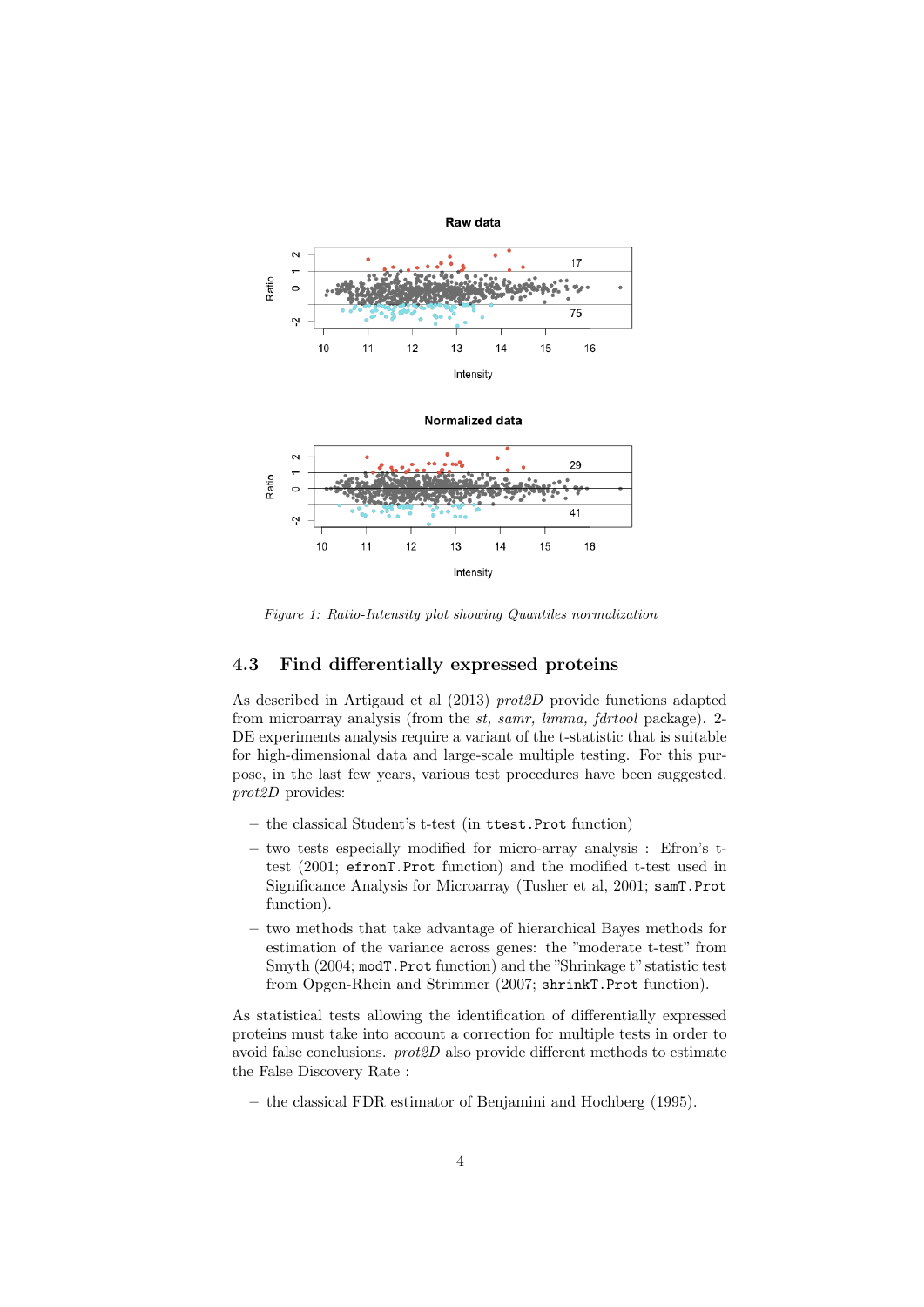- the local FDR estimator of Strimmer (2008).
- the "robust FDR" estimator of Pounds and Cheng (2006).

ttest.Prot function, modT.Prot function, samT.Prot function, efronT.Prot function or shrinkT.Prot function can be used to find differentially expressed proteins and the different FDR mode of calculation are implemented with the method.fdr argument. However, the moderate t-test with the FDR correction of Benjamini and Hochberg was find to be the best combination in terms of sensitivity and specificity. Thus, users are advised to use this combination by typing :

```
> ES.diff <- modT.Prot(ES.p, plot=TRUE, fdr.thr=0.1,
                       method.fdr="BH" )Number of up-regulated spots in Condition 2
[1] 0
Number of down-regulated spots in Condition 2
[1] 1
```
The function returns an ExpressionSet containing only the spots declared as significant. A plot can also be generated to vizualize the FDR cut-off. Additionally, it can be usefull to select only the spots with an absolute ratio greater than 2, as they are often considered as the most biologically relevant proteins, this can be done by adding the command Fold2=T. The names of the selected spots can be retrieved with :

```
> featureNames(ES.diff)
```
[1] "2607"

Displaying fold change (as log2(ratio)) for selected spots

```
> head(fData(ES.diff))
```
ratio 2607 -1.912657

Volume normalized data for selected spots

```
> head(exprs(ES.diff))
```

```
Br_23865 Br_23883 Br_23884 Br_23728 Br_23729 Br_23730 Br_23731 Br_23732
2607 23.21036 23.454 20.22889 22.34141 23.07774 23.0274 22.63096 20.07119
     Br_23733 Br_23875 Br_23876 Br_23877
2607 21.07323 20.52232 20.02905 19.53711
```
# <span id="page-4-0"></span>5 Simulation of 2D Volume data

In order to compare FDR and the responses of the different tests as well as the influence of the number of replicates, simulated data ca be used. Sim.Prot.2D simulates realistic 2D Gel volume data, based on parameters estimate from real dataset. Volume data are computed following these steps (see Smyth, 2004 and Artigaud et al., 2013 for details) :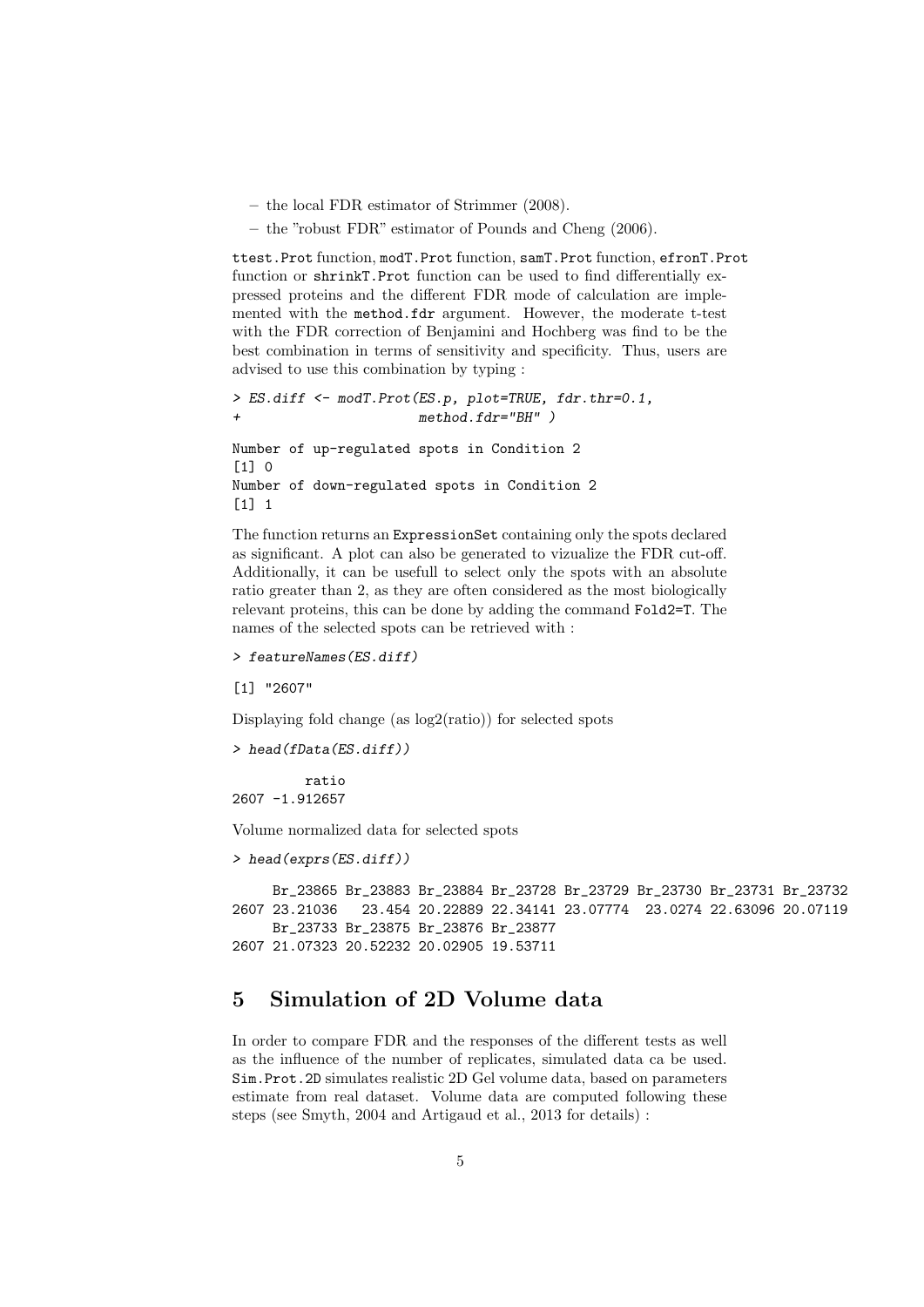- Log2 mean volumes from data are computed for each spot.
- Means are used as input parameters in order to simulate a normal distribution (with no differential expression between conditions) for each spot with standard deviations computed as described by Smyth (2004).
- A define proportion p0 of the spots are randomly picked for introducing differential expression in both conditions (p0/2 in each condition).

The Sim.Prot.2D returns an ExpressionSet of simulated volume data (log2 transformed) with 2 conditions ("Cond1" and "Cond2" in pheno-Data) slot of the ExpressionSet.The spots differentially generated can be retrieve with notes. Simulate data based on "pecten"

```
> Sim.data <- Sim.Prot.2D(data=pecten, nsp=700,
+ nr=10, p0=0.1, s2_0=0.2, d0=3)
```
Compare different methods for finding differentially expressed proteins

```
> res.stud <- ttest.Prot(Sim.data, fdr.thr=0.1, plot=FALSE)
```
Number of up-regulated spots in Condition 2 [1] 9 Number of down-regulated spots in Condition 2 [1] 4

> res.mo <- modT.Prot(Sim.data, fdr.thr=0.1, plot=FALSE)

Number of up-regulated spots in Condition 2 [1] 19 Number of down-regulated spots in Condition 2 [1] 25

Names of the spots selected by student's t-test with an FDR of 0.1

> featureNames(res.stud)

[1] "19" "30" "102" "141" "153" "191" "213" "244" "314" "321" "400" "558" [13] "699"

Names of the spots selected by modT-test with an FDR of 0.1

> featureNames(res.mo)

[1] "11" "15" "30" "33" "49" "50" "63" "75" "93" "102" "112" "141" [13] "170" "174" "191" "243" "270" "279" "293" "301" "303" "314" "321" "358" [25] "382" "400" "420" "451" "452" "484" "508" "528" "547" "558" "559" "569" [37] "590" "605" "621" "636" "646" "672" "685" "699"

Names of the differentially generated spots

> notes(Sim.data)\$SpotSig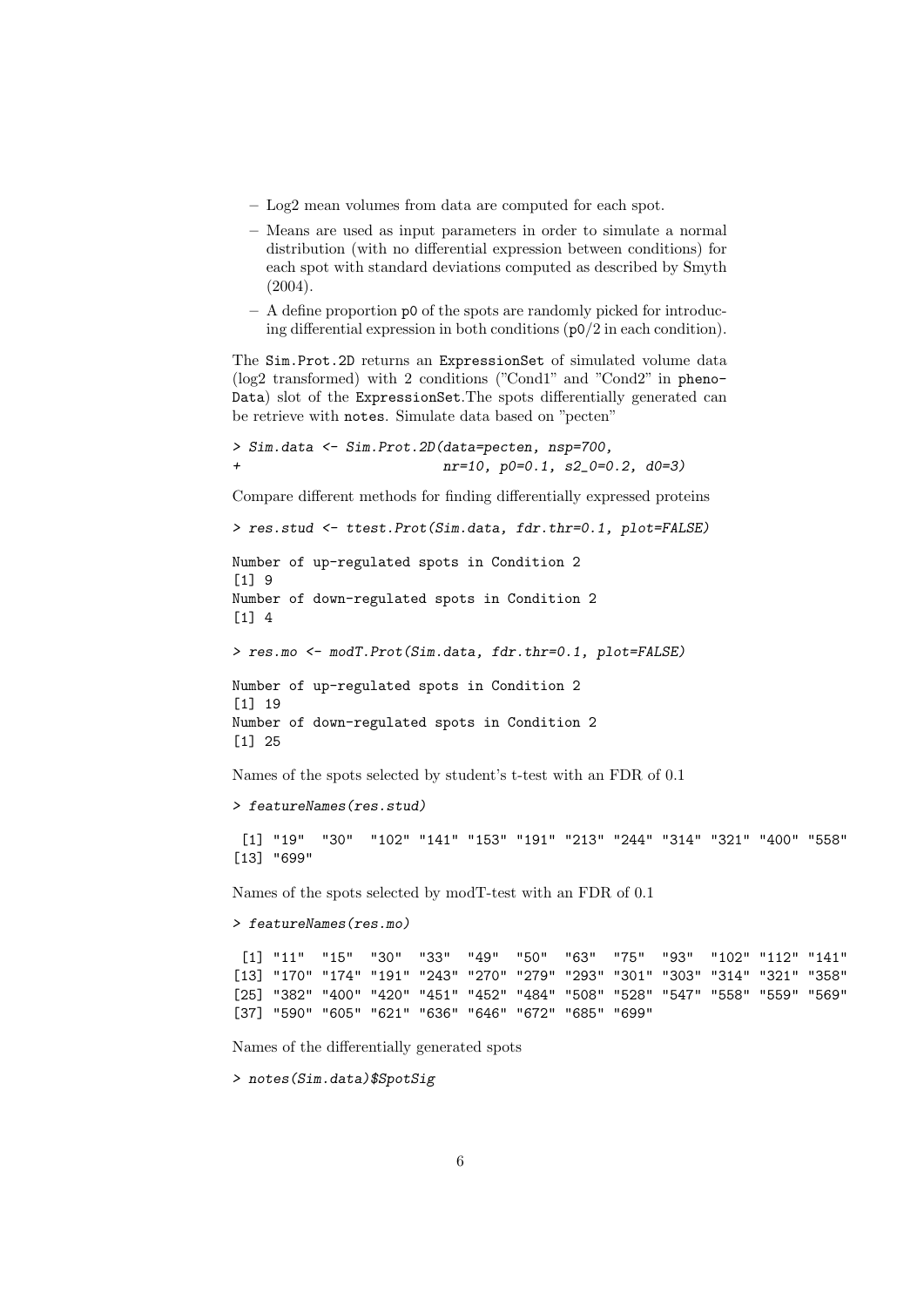[1] "11" "33" "63" "75" "93" "102" "116" "125" "156" "174" "198" "241" [13] "270" "279" "293" "304" "358" "365" "368" "382" "400" "406" "432" "450" [25] "451" "452" "510" "529" "558" "575" "590" "605" "607" "621" "636" "646" [37] "672" "685" "30" "49" "50" "112" "123" "141" "170" "191" "198" "230" [49] "243" "314" "321" "333" "365" "368" "388" "406" "439" "450" "484" "508" [61] "528" "559" "569" "699"

### <span id="page-6-0"></span>6 Session Info

```
> sessionInfo()
R version 3.1.1 Patched (2014-09-25 r66681)
Platform: x86_64-unknown-linux-gnu (64-bit)
locale:
 [1] LC_CTYPE=en_US.UTF-8 LC_NUMERIC=C
 [3] LC TIME=en US.UTF-8 LC COLLATE=C
 [5] LC_MONETARY=en_US.UTF-8 LC_MESSAGES=en_US.UTF-8
 [7] LC_PAPER=en_US.UTF-8 LC_NAME=C
 [9] LC ADDRESS=C LC TELEPHONE=C
[11] LC_MEASUREMENT=en_US.UTF-8 LC_IDENTIFICATION=C
attached base packages:
[1] grid parallel stats graphics grDevices utils datasets
[8] methods base
other attached packages:
 [1] statmod_1.4.20 prot2D_1.4.0 qvalue_1.40.0
 [4] MASS_7.3-35 Mulcom_1.16.0 fields_7.1
[7] maps_2.3-9 spam_1.0-1 limma_3.22.0
[10] Biobase_2.26.0 BiocGenerics_0.12.0 samr_2.0
[13] matrixStats_0.10.0 impute_1.40.0 st_1.2.2
[16] sda_1.3.4 corpcor_1.6.7 entropy_1.2.0
[19] fdrtool_1.2.12
loaded via a namespace (and not attached):
[1] R.methodsS3 1.6.1 tools 3.1.1
```
# <span id="page-6-1"></span>7 References

Artigaud, S., Gauthier, O. & Pichereau, V. (2013) "Identifying differentially expressed proteins in two-dimensional electrophoresis experiments: inputs from transcriptomics statistical tools." Bioinformatics, vol.29 (21): 2729-2734.

Benjamini, Y. & Hochberg, Y. (1995) "Controlling the false discovery rate: a practical and powerful approach to multiple testing" Journal of the Royal Statistical Society. Series B. Methodological.: 289-300.